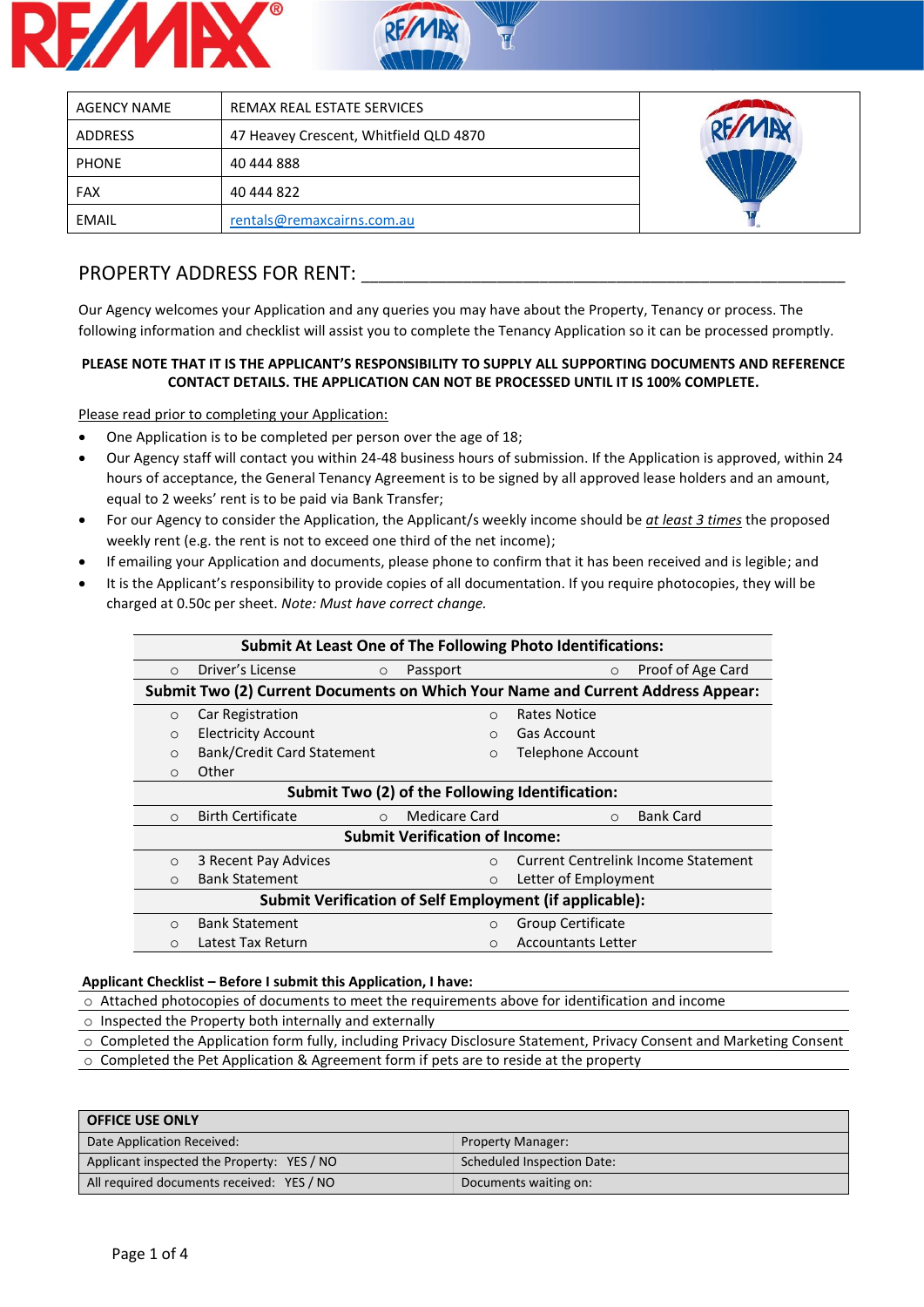



# How did you find out about this property?

| $\Box$ Website                                                      | $\Box$ Newspaper |                  | □ Agency Contact |                        | $\Box$ Sign                 | $\Box$ Referral                                      | $\Box$ Other                      |
|---------------------------------------------------------------------|------------------|------------------|------------------|------------------------|-----------------------------|------------------------------------------------------|-----------------------------------|
| <b>Applicant's Details</b>                                          |                  |                  |                  |                        |                             |                                                      |                                   |
| Name in Full                                                        |                  |                  |                  |                        |                             | Other Name you have been known by                    |                                   |
| Date of Birth                                                       |                  |                  |                  | Place of Birth         |                             |                                                      |                                   |
| Driver's Licence No.                                                |                  | Expiry           |                  | Passport               |                             |                                                      |                                   |
| <b>(Home</b>                                                        |                  | <b>Mobile</b>    |                  |                        |                             | <b>(Business</b>                                     |                                   |
| Email                                                               |                  |                  |                  |                        |                             |                                                      |                                   |
| <b>Australian Citizen</b>                                           |                  |                  |                  |                        |                             |                                                      |                                   |
| $\Box$ Yes $\Box$ No: Refer to copies of Passport and Visa attached |                  |                  |                  |                        | Visa Expiry Date            |                                                      |                                   |
| <b>Current Tenancy Details</b>                                      |                  |                  |                  |                        |                             |                                                      |                                   |
| Address                                                             |                  |                  |                  |                        |                             |                                                      |                                   |
| Rent per week                                                       | \$               |                  |                  | Period of Occupancy    |                             | Years                                                | Months                            |
| Agent/Landlord                                                      |                  |                  | <b>(Business</b> |                        |                             | Fax/Email                                            |                                   |
| Reason for Leaving                                                  |                  |                  |                  |                        |                             |                                                      |                                   |
| Do you expect the Bond to be refunded in full?                      |                  |                  | $\Box$ Yes       | $\Box$ No              | Why:                        |                                                      |                                   |
| <b>Previous Address</b>                                             |                  |                  |                  |                        |                             |                                                      |                                   |
| Address                                                             |                  |                  |                  |                        |                             |                                                      |                                   |
| Rent per week                                                       | \$               |                  |                  | Period of Occupancy    |                             | Years                                                | Months                            |
| Agent/Landlord                                                      |                  |                  | <b>(Business</b> |                        |                             | Fax/Email                                            |                                   |
| Reason for Leaving                                                  |                  |                  |                  |                        |                             |                                                      |                                   |
| Was the Bond to be refunded in full?                                |                  |                  | $\Box$ Yes       | $\Box$ No              | Why:                        |                                                      |                                   |
| Employment                                                          |                  |                  |                  |                        |                             |                                                      |                                   |
| <b>Current Employer</b>                                             |                  |                  |                  | <b>Your Position</b>   |                             |                                                      |                                   |
| $\Box$ Fulltime                                                     |                  | $\Box$ Part Time |                  | $\Box$ Casual          |                             | □ Contract                                           |                                   |
| Length of Employment                                                |                  | Years            | Months           | Pay day is             |                             |                                                      | of each: week / fortnight / month |
| Payrol / Manager's Name                                             |                  |                  | <b>(Business</b> |                        |                             | Fax/Email                                            |                                   |
| If Self-Employed                                                    |                  |                  |                  |                        |                             |                                                      |                                   |
| <b>Company Name</b>                                                 |                  |                  |                  | <b>Trading As</b>      |                             |                                                      |                                   |
| Address                                                             |                  |                  |                  | ABN                    |                             |                                                      |                                   |
| Period self employed                                                | Years            | Months           |                  |                        | Industry/Nature of Business |                                                      |                                   |
| <b>Accountant Details</b>                                           |                  |                  |                  | <b>(Business/Email</b> |                             |                                                      |                                   |
| Net wage per annum: \$                                              |                  |                  |                  |                        |                             | Please provide verification (e.g. Accountant Letter) |                                   |
| <b>Net Income</b>                                                   |                  |                  |                  |                        | Per Week                    |                                                      | Per Annum                         |
| • Employment                                                        |                  |                  |                  | \$                     |                             | \$                                                   |                                   |
| • Self-Employment - provide verification (e.g. Accountant Letter)   |                  |                  |                  | \$                     |                             | \$                                                   |                                   |
| • Other - Please specify (e.g. Centrelink)                          |                  |                  |                  | \$                     |                             | \$                                                   |                                   |
| <b>TOTAL</b>                                                        |                  |                  |                  | \$                     |                             | \$                                                   |                                   |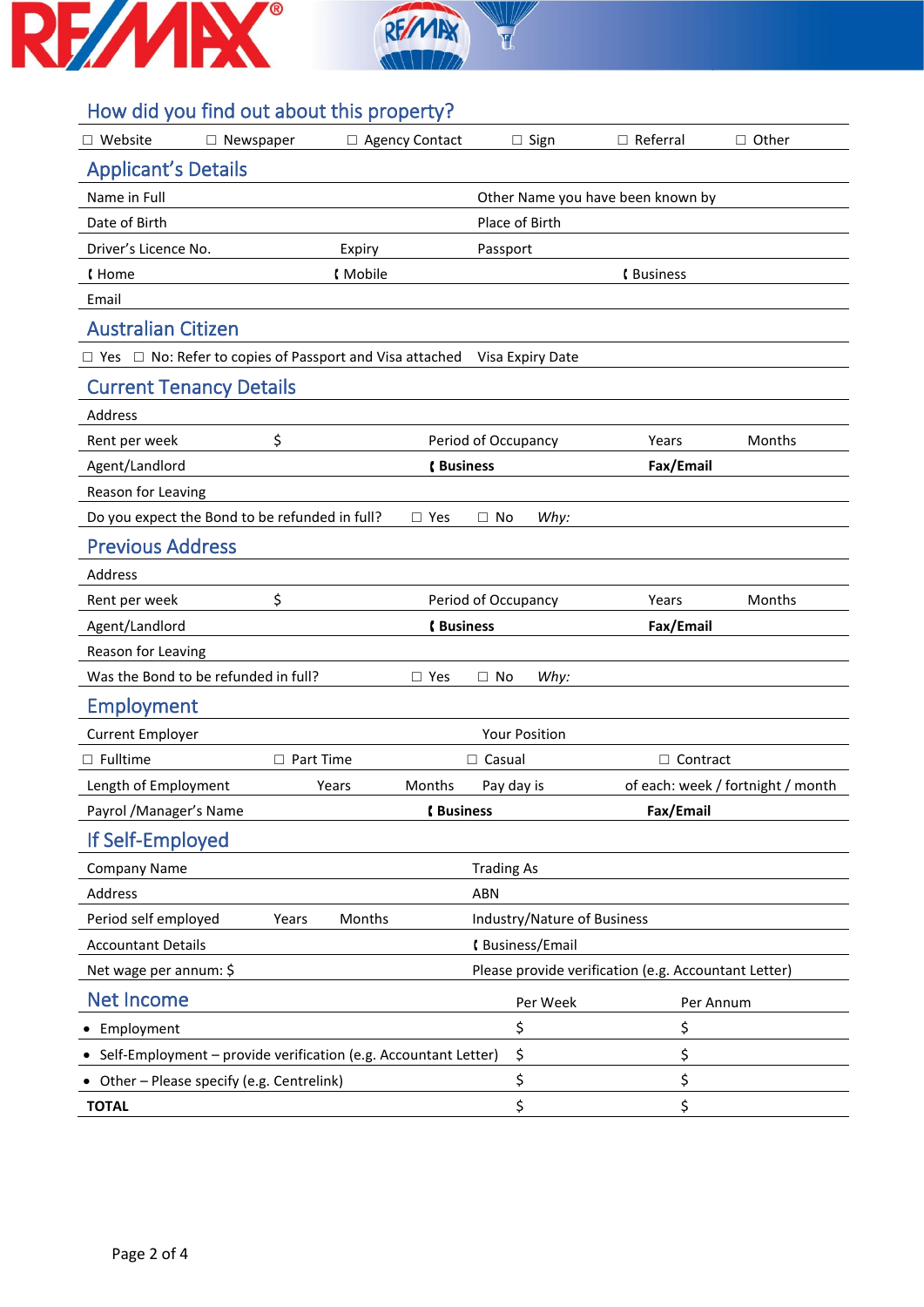



## If a Student or Not Currently Employed

| Student ID#                                                                                          | <b>Institution</b>              |                       | Course                                                      | <b>Duration</b>     |              |
|------------------------------------------------------------------------------------------------------|---------------------------------|-----------------------|-------------------------------------------------------------|---------------------|--------------|
| Please attach documents to the Application to verify:                                                |                                 |                       |                                                             |                     |              |
| $\Box$ Parent/Guardian Letter                                                                        |                                 | □ Centrelink Document | $\Box$ Bank Statements $\Box$ Austudy Document $\Box$ Other |                     |              |
|                                                                                                      | Vehicles to be kept at Property |                       |                                                             |                     |              |
| Registration No.                                                                                     |                                 | Model                 |                                                             | Owned/Hire Purchase |              |
| Other:                                                                                               |                                 |                       |                                                             |                     |              |
| <b>Occupancy Details</b><br>of persons to reside at property incl. all Dependants & other Applicants |                                 |                       |                                                             |                     |              |
| Name                                                                                                 | Date of Birth                   | Relationship          | Name                                                        | Date of Birth       | Relationship |
|                                                                                                      |                                 |                       |                                                             |                     |              |
|                                                                                                      |                                 |                       |                                                             |                     |              |
|                                                                                                      |                                 |                       |                                                             |                     |              |
|                                                                                                      |                                 |                       |                                                             |                     |              |

Pets □ No □ Yes: Refer to attached Pet Application and Agreement completed

## Emergency Contact Details of Closest Relatives who will not be Residing with You

| 1. Name          |     | 2. Name      |    |
|------------------|-----|--------------|----|
| Address          |     | Address      |    |
| Relationship     | tΗ  | Relationship | ιн |
| $\mathfrak{c}$ w | l M | ، w          | (M |

## Personal Referees who are not Relatives

| Name | Occupation | <b>(Business Hours Contact)</b> |       |
|------|------------|---------------------------------|-------|
| 1.   |            | . Mob                           | Email |
| 2.   |            | Mob                             | Email |

## Declarations – Applicant to Complete and Provide Details as Required

| Have you ever been evicted by any Lessor or Agent?                                                                                   |  | $\Box$ No  | $\Box$ Yes             |  |
|--------------------------------------------------------------------------------------------------------------------------------------|--|------------|------------------------|--|
| Are you in debt to another Lessor or Agent?                                                                                          |  | $\Box$ No  | $\Box$ Yes             |  |
| Is there any reason known to you that would affect your ability to pay rent when due?                                                |  | $\Box$ No  | $\Box$ Yes             |  |
| Was your Bond at your last address refunded in Full?                                                                                 |  | $\Box$ Yes | $\Box$ No              |  |
| Was the Property in satisfactory condition when you inspected it? If not, list requests.                                             |  | $\Box$ Yes | $\Box$ No              |  |
| I declare that the information provided is true and correct. I consent to verify details via Tenancy Information Centre of Australia |  |            |                        |  |
| and National Tenancy Database records. I declare that I am not bankrupt or an undischarged bankrupt.                                 |  |            |                        |  |
| Langly for Tenancy for a period of $\qquad$ months at a rental amount of $\zeta$                                                     |  |            | ner week commencing on |  |

I apply for Tenancy for a period of \_\_\_\_\_\_\_ months, at a rental amount of  $\zeta$ \_\_\_\_\_\_\_ per week commencing on \_\_\_\_\_/ I have been given a copy of the General Tenancy Agreement, Terms and any Special Terms to read before submitting this Application. I understand that if the nominated Applicant is advised this application is approved then within 24 hours, all approved Applicants are to sign the General Tenancy Agreement and pay two (2) weeks rent as *part bond*. The Tenant is then bound to the Terms of the Agreement and the Property will cease to be available for rent. If the Tenancy does not proceed, steps to apply for a refund of the Bond will be taken by the Agent for monies owed for rent until a replacement Tenant is secured.

Pre-moving in costs as itemised below are to be paid by BANK CHEQUE or DIRECT DEPOSIT made payable to REMAX Real Estate

| <b>ITEM</b>                                                                                          | <b>CALCULATION</b> |       | <i>SPAYABLE IMPORTANT NOTES</i>                                                                        |
|------------------------------------------------------------------------------------------------------|--------------------|-------|--------------------------------------------------------------------------------------------------------|
| <b>Rent</b> – first 2 weeks rent                                                                     | 2x5                | = S   | Must be paid before lease commences                                                                    |
| <b>Bond</b> $-4$ times weekly rent<br>NB: If rent is over \$700pw, Bond is as specified on Rent list | 4x5                | $=$ S | Full Bond or Part Bond equivalent to 2 weeks rent<br>must be paid within 24hrs of Application approval |
| <b>TOTAL PRE-MOVING IN COST</b>                                                                      |                    |       |                                                                                                        |
| <b>APPLICANT'S SIGNATURE</b>                                                                         |                    |       | Date                                                                                                   |
| In Presence of Agency Representative                                                                 |                    |       | Date                                                                                                   |